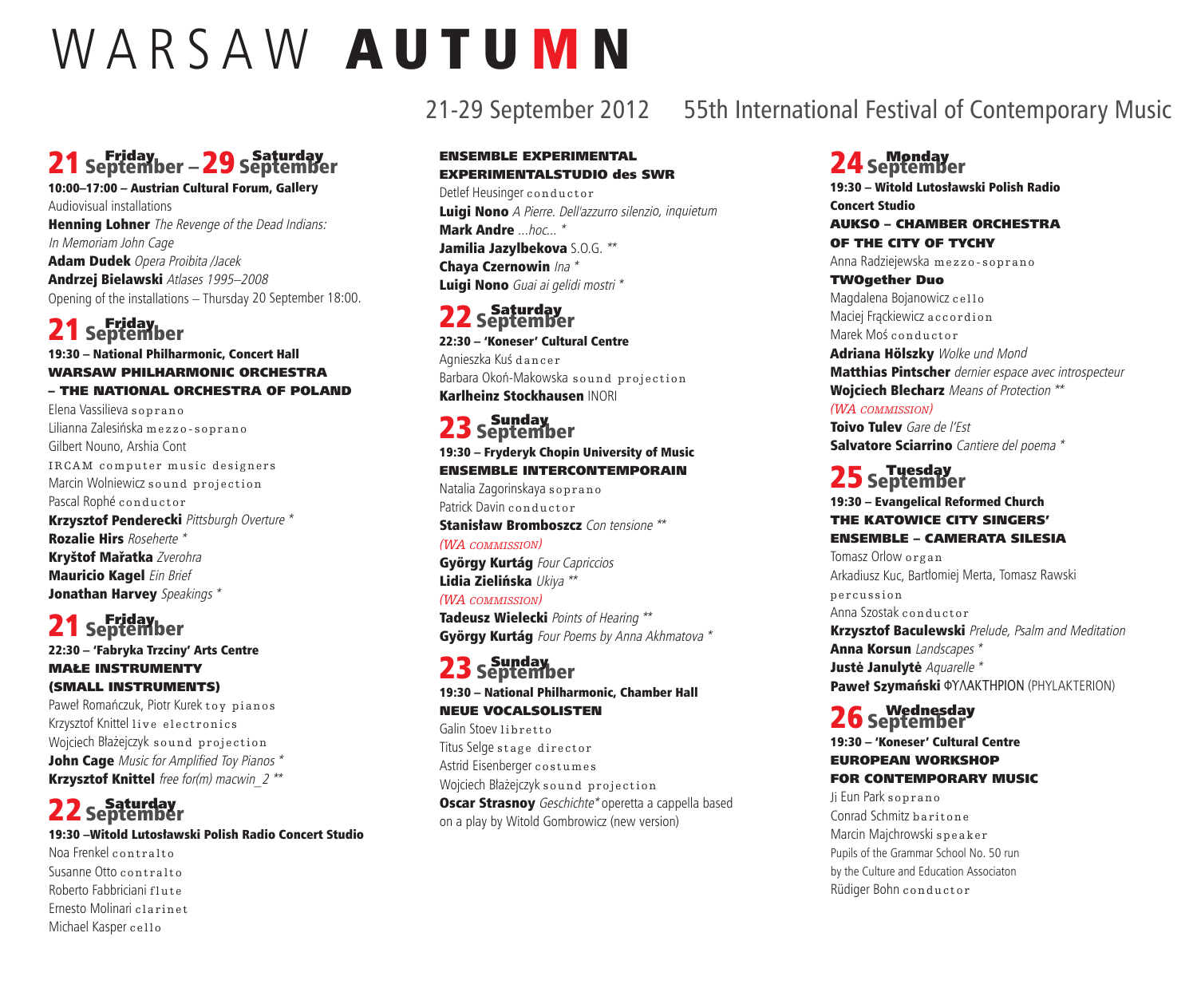Artur Zagajewski canto \*\* *(Polish rADio, chAnnel 2 AnD WA commission)* Jagoda Szmytka happy deaf people \*\* *(euroPeAn krZysZtof PenDerecki music centre AnD WA commission)* Manos Tsangaris Vivarium – Traveling, Cooking, Zoo.... \* (new version) *(germAn music council commission)*

### 27 september

#### 19:30 – National Philharmonic, Concert Hall WArSAW PhilhArMOniC OrCheSTrA – The nATiOnAl OrCheSTrA Of POlAnD

Łukasz Owczynnikow double bass Ken Ueno overtone singer Aneta Kapla, Magdalena Dobrowolska sopranos Kari Kriikku clarinet Rafał Janiak conductor Witold Szalonek Musica concertante **Ken Ueno** On a Sufficient Condition for the Existence of Most Specific Hypothesis \* Beat Furrer canti notturni<sup>\*</sup> Kaija Saariaho D'OM LE VRAI SENS \*

### 27 september 22:30 – Imka Theatre

#### Johanne Saunier dance, voice Eva Furrer octobass flute, voice Michael Schmid bass flute, voice Richard Dubelski percussion, voice Georges Aperghis staging Daniel Lévy scenography and video Georges Aperghis, François Regnault texts Grégory Beller IRCAM computer music design Émilie Morin artistic production collaborator irCAM:

Maxime Le Saux sound engineer Yann Philippe video development Frédéric Vandromme stage manager Hervé Frichet light manager Georges Aperghis Luna Park \* *(ircAm – centre PomPiDou AnD WA commission)*

### 28 september

19:30 – National Philharmonic, Chamber Hall neW MUSiC OrCheSTrA (OrKieSTrA MUZyKi nOWeJ) Agata Zubel reciter Sławomir Pacek a ctor

Beata Chwedorzewska direction Gabriel Gietzky direction Julia Bui-Ngoc visualization Adam Błaszczyk video projection Maciej Jabłoński, Michał Pawełek live electronics Zbigniew Akonom lighting Szymon Bywalec conductor Arnold Schönberg Pierrot lunaire Maciej Jabłoński, Przemysław Fiugajski Pierrot Lunar \*\* *(WA commission)*

### 28 September 22:30 – 'Koneser' Cultural Centre DUO PeTrini–JÜnger:

Anna Petrini, Fabrice Jünger flutes Pierre Jodlowski video, Aleksandra Gryka video Jörgen Dahlqvist video Pierre Jodlowski Hyperspeed Disconnected Motions \*\* *(Duo Petrini-Jünger AnD stAtens musikverk commission)* Fausto Romitelli Seascape Aleksandra Gryka observerobserver \*\* *(soPockA scenA off De BicZ AnD WA commission)*

Tao Yu The Peach Blossom Fan \*\* Kent Olofsson, Jörgen Dahlqvist Intérieur / Extérieur \*\* *(Duo Petrini-Jünger*

#### *AnD stAtens musikverk commission)*

### 29 septurday<br>29 September

19:30 – National Philharmonic, Concert Hall nATiOnAl POliSh rADiO SyMPhOny OrCheSTrA (Katowice) VOCAAllAb:

Francine Vis, Elsbeth Gerritsen <sup>s</sup> <sup>o</sup> <sup>p</sup> <sup>r</sup> ano <sup>s</sup> Arnout Lems baritone Maciej Straburzyński bass-baritone Francine Vis soprano Anna Mikołajczyk soprano Lucas Vis conductor Klas Torstensson Polarhavet (Polar Sea) \* Joanna Woźny Loses<sup>\*</sup> Leonardo Schiavo A poco a poco \* Matthias Pintscher Herodiade-Fragmente \* Krzysztof Wołek The Body \*\*

LITTLE WARSAW AUTUMN: recommended for children 4–12 years old

# 22 september – 30 september

**on 24 September the instalation is closed**

12:00–20:00 – Zachęta National Gallery of Art,

Children's Workshop Room

Radosław Deruba <sup>v</sup> i d <sup>e</sup> <sup>o</sup> Łukasz Szałankiewicz Whoosh Sounds (interactive audiovisual installation) \*\* *(WA commission)* Opening of the installations – Friday 21 September 17:00.

22 September

19:00 – Royal Łazienki Museum in Warsaw, meeting point: garden gate near the Belvedere palace Alina Mleczko saxophones Michał Górczyński clarinets Zdzisław Piernik tuba Leszek Lorent percussion Tadeusz Sudnik, electronic instruments Jerzy Kornowicz piano mime and Pupils of the Grammar School No. 50 run by the Culture and Education Associaton Beata Chwedorzewska and Jerzy Kornowicz script and direction

**Jerzy Kornowicz** The Hour of Metamorphoses: Echo, King Midas and the Swans\*\* musical expedition after Ovid's Metamorphoses, edited by Anna Kamieńska *(WA commission)*

### 23 september

11:00 and 16:00 – Zachęta National Gallery of Art, Multimedia Room

Barbara Zamek-Gliszczyńska soprano Ewa Liebchen flute Urszula Nowakowska <sup>h</sup> <sup>a</sup> <sup>r</sup> <sup>p</sup> Marcin Wolniewicz sound projection Grzegorz Wierus moderator George Crumb Federico's Little Songs for Children Pierre Schaeffer Cinq Études de bruits

### 29 september

11:00, 13:00 – Zachęta National Gallery of Art, Multimedia Room Dagna Sadkowska moderator Music workshops for children 4-7 years old: Dagna Sadkowska "Musical Kitchen"

### 29 september

15:30, 17:30 – Zachęta National Gallery of Art, Multimedia Room

Michał Górczyński moderator Music workshops for children 8-12 years old: **Michał Górczyński** "Wildness of Instruments"